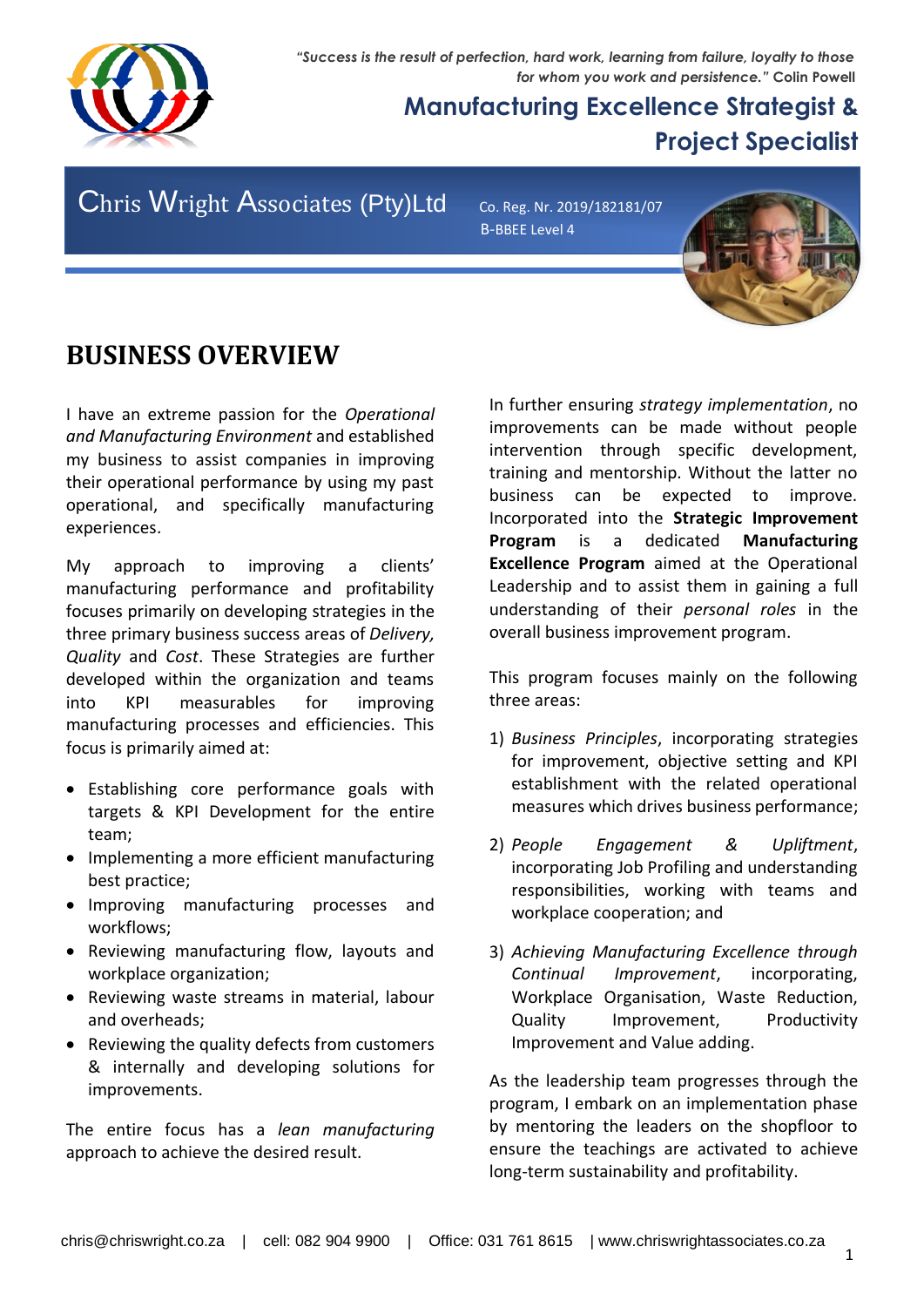In addition, I use a *Lean Assessment Tool* which I developed, to help start the process. This looks at the client's overall business to identify where there are gaps, from best practice and then assist in identify the areas where strategic focus is required to achieve the quickest gains.

I have extensive *Project Management* experience and have been intricately involved in many large *manufacturing re-engineering programs and plant relocations*. My scope of expertise includes research, scoping, sourcing, tracking, build performance, erection, dry & wet commissioning and final production. I have visited and conducted business with many suppliers located in Europe, China, Taiwan, Thailand, Korea, Australia and South Africa. My experience in **manufacturing engineering machines** includes both steel and aluminium and I have developed several automated steel forming, welding, fabrication and punching & cutting machines. I continue to have an ongoing good relationship with both the International and local suppliers.

As part of my role at my previous employer, I headed up the **Product Development** department and was responsible for the entire cycle from product design, machinery design and procurement and industrialization into the factory into production. This experience has enabled me to offer these services to companies in their design, development and industrialization programs.

A further area of experience is with *Metal finishing* **systems**, industrial ovens, powder coating and wet spray plants. In 2019, I established a partnership with an associate whom I first worked with in 1997 and we have an ongoing relationship which goes back to 2007. He

has over 50 years' experience in Powder Coating, Paint Plants, Industrial Ovens, Material Handling and Metal Treatment Systems. We are currently working on a new automotive plant in Europe.

The most recent project completed was the design, fabrication, erection and commissioning of a Greenfields Industrial Oven for a company in Australia.

With 17 years of experience in the **Metals and Engineering Industries** segment I am very familiar with the Technical Schedules of the Metals & Engineering Industries Bargaining Council Main Agreement. Many disputes in companies, arise due to incorrect grading and I am able to challenge the disputes relating to grading issues and their interpretations and can assist to correctly grade according the **MEIBC Main Agreement** and assist in the following areas:

- *Grading of employees* in line with the Technical Schedules of the MEIBC Main Agreement;
- Conduct *Grading audits* to the *13-Grade system* of the MEIBC-MA;
- Conduct *Grading Audits* to the *5-Grade System* of the MEIBC-MA;
- Conduct a *grading analysis* on the *conversion*  from the 13 -Grade Structure to the 5-Grade Structure;
- Introduce a *new factory grading system* within your company by establishing the skill grades relative to the machine or workstation;
- Conduct training for the Manufacturing Leadership so they understand the full extent of grading systems;
- *Training of Factory Leadership* on the techniques and understanding of the Main Agreement Technical Schedules.